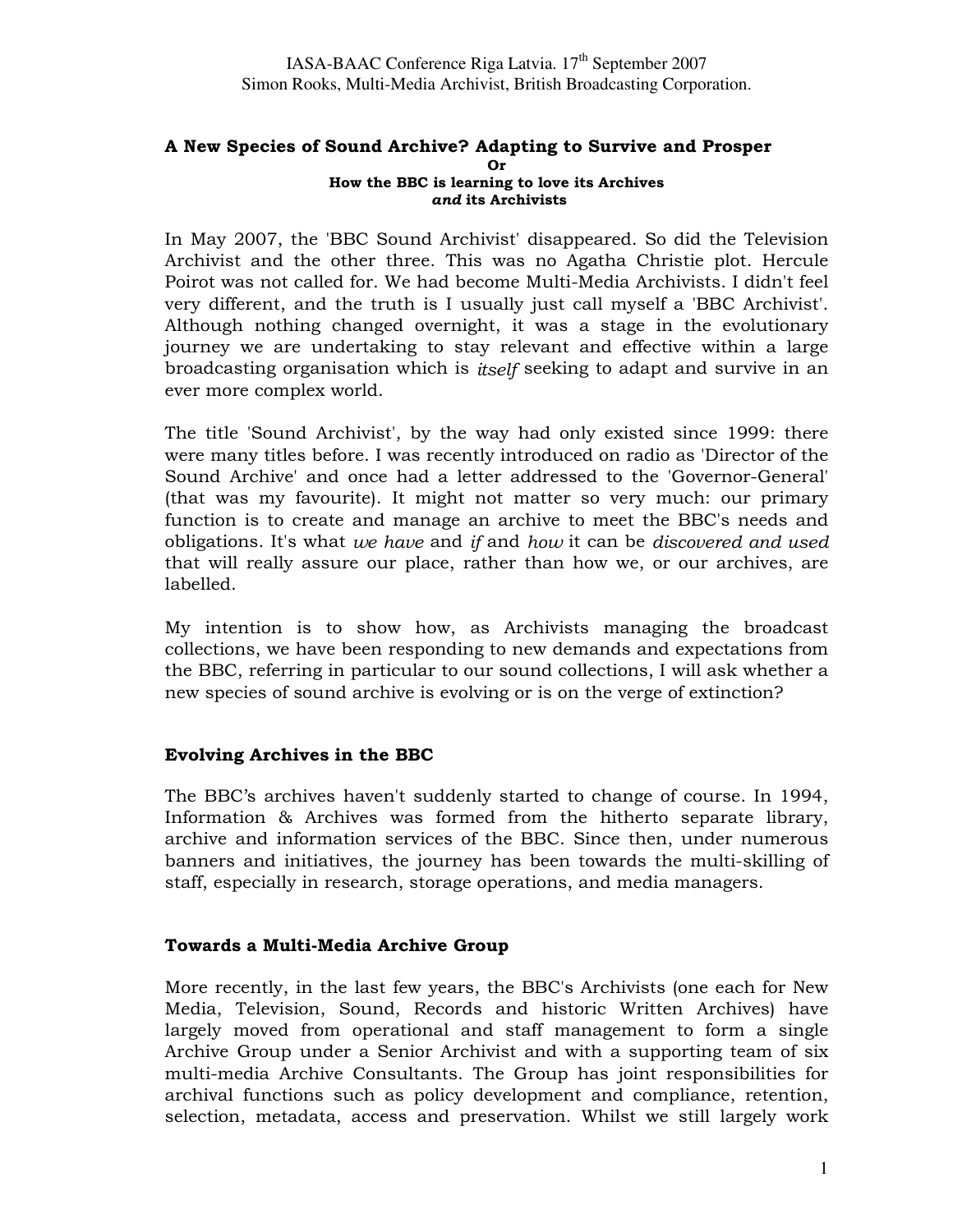within our media specialisms, we are *evolving* a cross-media approach as the continuing demands of our own media areas allow. We are able to build on each other's professional skills: for example we have found the established principles of the document and records management world have much to offer the often in-house developed approaches of the TV and radio archives. An example of this is the adoption of the OAIS digital archive model.

What has changed for the BBC's Archivists since the turn of the century is that the new distribution technologies and the proliferation of digital services have caused the BBC to look upon its archives, and the skills of the people who manage it anew. Greater attention also brings greater scrutiny. Questions are asked about policy and processes that have rarely troubled people outside the archives. Some issues such as undigitised collections, or incomplete metadata can be hidden in low-level archive use but are exposed when mass public access either by the new DAB stations or web-based services. It can sometimes be an uncomfortable experience as lights are shone into the archive's dark corners. However, knowing our collections, we also should know the problems and, given the support to do so can help to fix them.

### **The Wider BBC and the "Creative Future"**

In 2005, in a move to transform its structure and activities for the future, the BBC embarked on a series of reviews and strategising under the banner **The Creative Future**" aiming to set the Corporation on course to be "Creative, Digital, Simple and Open"

- Creative: to stand out with the quality and range of content
- Digital: to be able to create and manage digital content and deliver on demand
- **Simple:** making it easier to get things done in the BBC, reducing bureaucracy, improving working between departments and external partners.
- Open: understanding our audiences, public consultations, responding to legislation such as the Freedom of Information Act. Even to sharing more of the BBC with the public: here could be the greatest impact on the Archives.

Undoubtedly, the aim was also to keep the BBC relevant to today and tomorrow's audiences, securing and justifying the Licence Fee funding model and to meet the objective to be at the centre of 'Digital Britain'.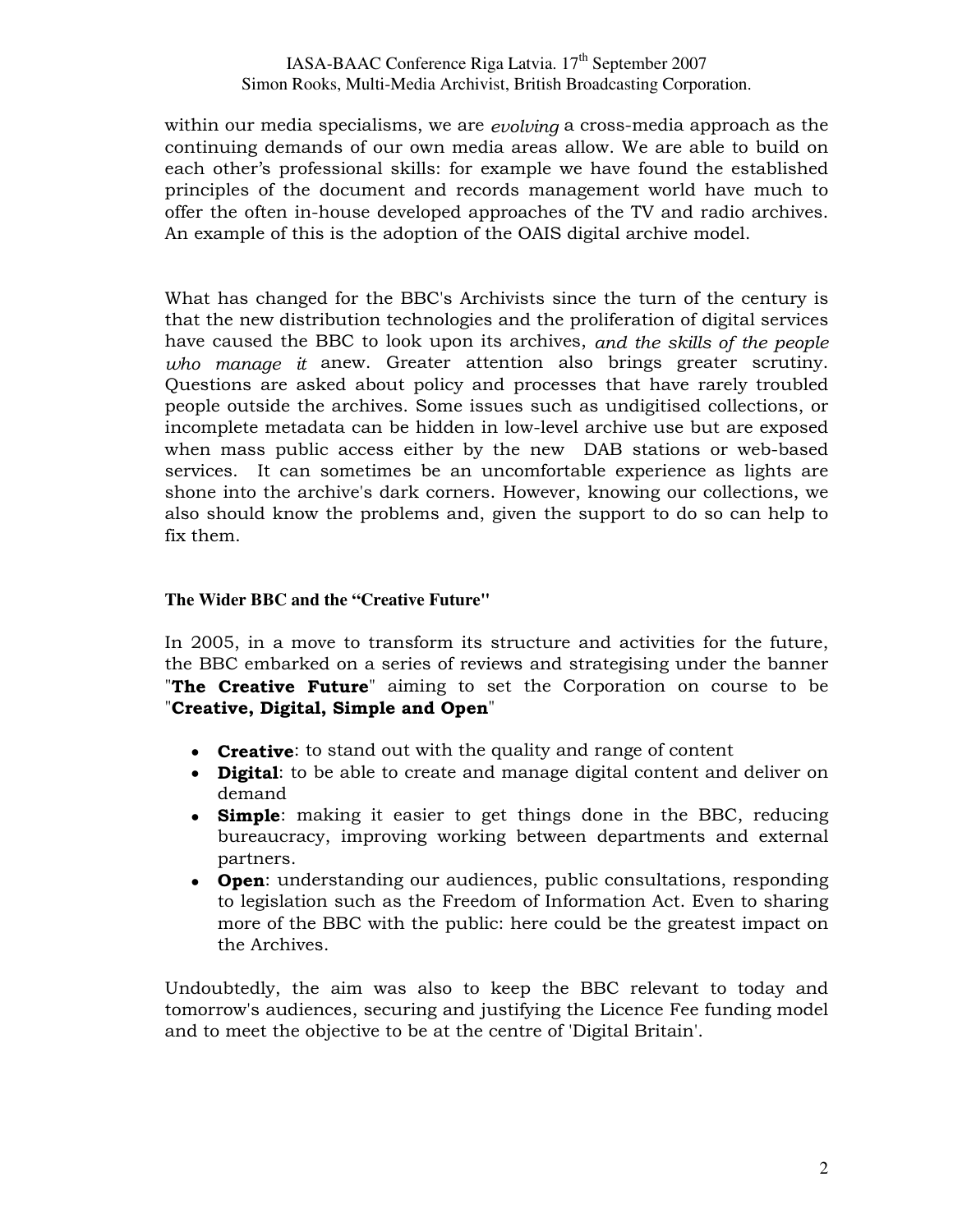A new shape BBC was unveiled in 2006



In the top-level structure of the BBC, Television, Radio, and the big genrebased divisions - have largely disappeared. What this organisational structural trying to communicate is that content production is driven by interacting with and understanding our audiences. Future Media and Technology surrounds content production providing the technology solutions to, in the words of another current motto, "Find, Play, Share, Transform and Enable".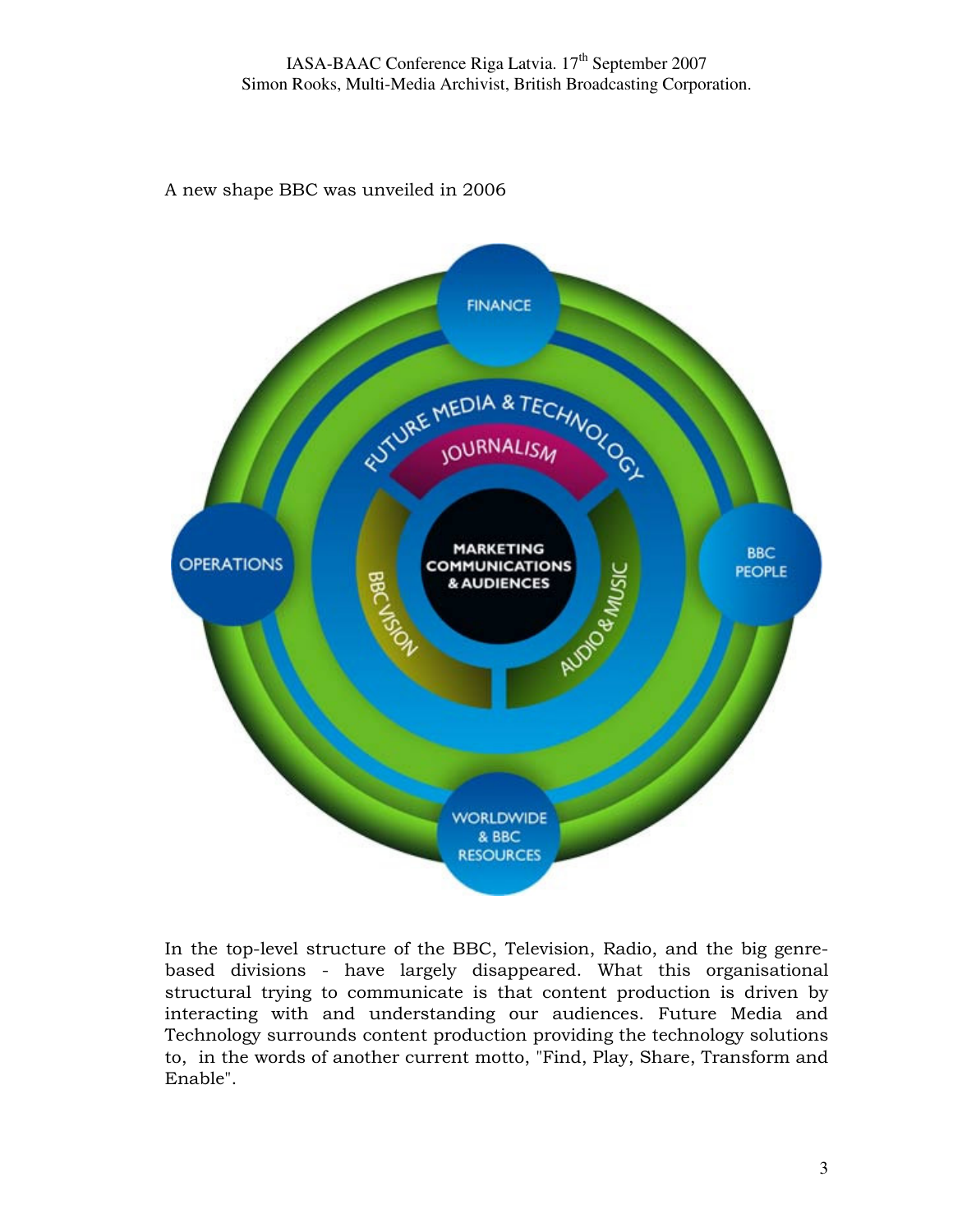Archivists have been saying for years, not least at IASA, that where we are placed in an organisation is crucial to our ability to be effective within it. The BBC, like many organisations has often never quite known where to put the archives. Less than a year ago we were still in the Finance, Property and Business Affairs Division.

To me, this says "Archives cost a lot to store, need big buildings, need too many people to deliver, catalogue and preserve them and we can never make enough money out of them" Sometimes those who have the power and influence have trouble thinking beyond that.

And there's a good chance they are. The new structure saw us move to Future Media & Technology (FM&T). This was more like it! And very strange things started to happen: The Director-General, our CEO, and the head of FM&T started talking about "Archives", not for the first time, but much more often. And they said "Metadata" and Ashleigh Highfield, the person charged with enabling the BBC to deliver its content said things like:

### "Unlocking the Archive is one of our biggest challenges [and] could be one of the richest gifts we can give to this country"

And this

### "...we're going to need some awesome metadata"

And this

### "I think the time has finally come for metadata... it's always been important, critical even, but poorly understood and appreciated...without great metadata, our programmes simply won't get found in Google...won't get downloaded on iTunes or the BBC's iPlayer."

The man's a metadata maniac! This is the BBC environment to which the Archives must adapt to survive and prosper.

The programme of work to provide the BBC with an enabling infrastructure for the digital environment is the **Digital Media Initiative** (DMI) in which Information & Archives is a key stakeholder and supplier of expertise. DMI aims to join up and integrate the separate activities of audio, video and web content production, re-versioning and distribution. DMI will deliver functionality supporting the lifecycle management of assets, systems for metadata collection and storage to help us identify, search, document and report assets. Not least a very long awaited Digital Archive. Much initial work by the Archive Group focussed on policies and standards, the foundation upon which requirements and technology solutions must be based. It's not an easy ride: technologists and project managers from internal and external partners can demand quick answers to complex issues. Some colleagues are calling DMI 'Don't Mention It'.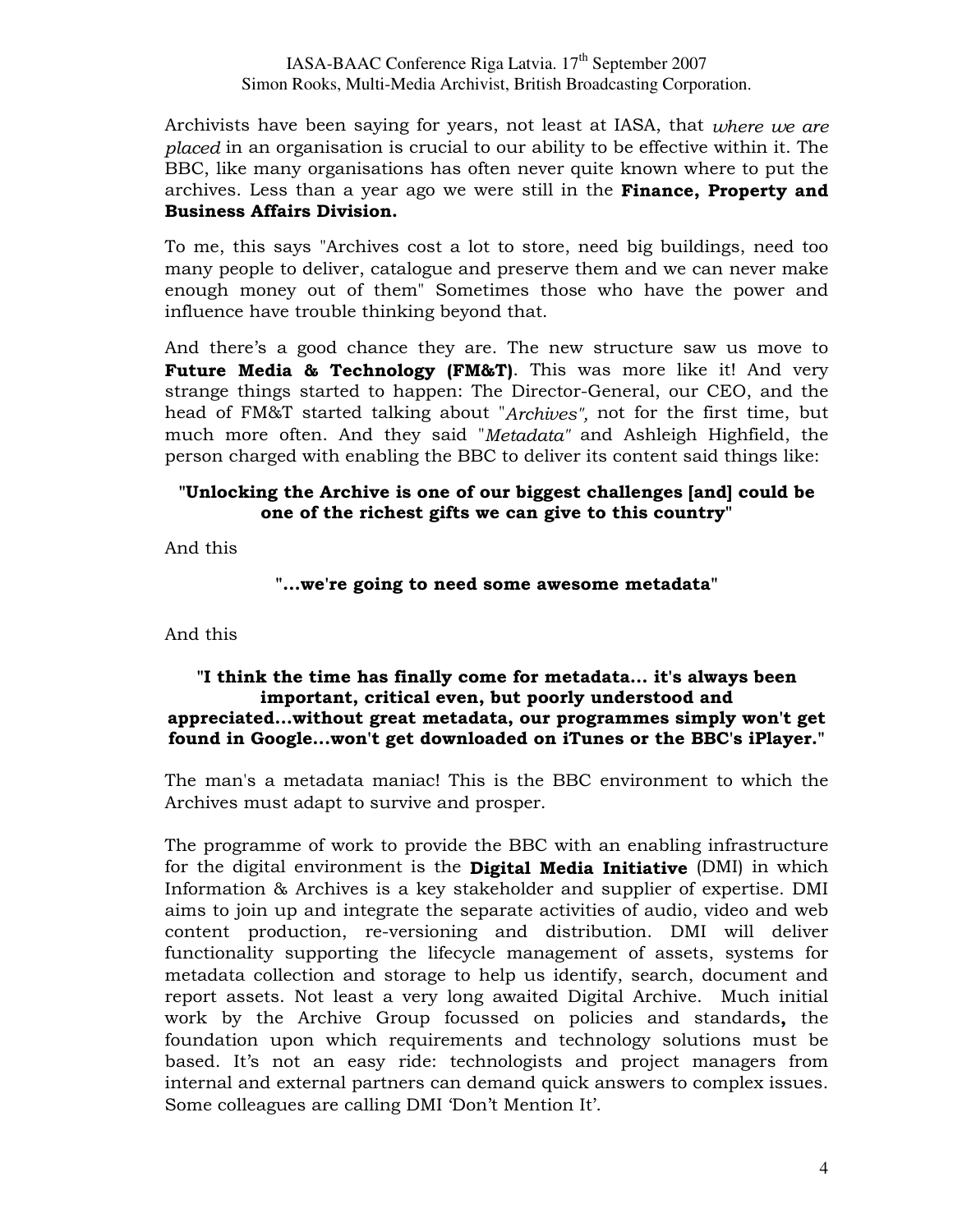## Outside the BBC: Getting it Out There

All media organisations, and we as consumers are faced with a bewildering growth in media content. Content is available on many platforms, consumable on many devices outside the constraints of the scheduled broadcast. Choice is apparently infinite - even if quality is not - and the ease of distribution is bringing new competitors to the market: you may be able to listen to your favourite newspaper via their podcast. I do, and I don't buy the newspaper so often.

The rather over-used mantra was always "content is king". That's true, but it's not the whole story: in the multi-channel world, still relatively new to some of us, we can lose hours of our lives, channel surfing and finding there's nothing there. Life is too short that and I'm not that patient. No wonder TV viewing is declining. To put it another way, **content**, quality and **functionality** must go together. The BBC thinks it's got the first two, but it's Google, eBay and Amazon that have the functionality. Ashleigh Highfield again:

"[The BBC] must be experts in functionality, context, navigation and search."

That sounds familiar: databases, cataloguing, classification and indexing. These are all things we have been doing quietly in the BBC for 80 years and are now being discovered at last: we have been a patient people!

# The Long Tail and BBC Archives

Chris Anderson's 'Long Tail'1 theory will be familiar to most of us as the zeitgeist-capturing model for the internet economy. Content plus the means of distribution plus effective metadata means the market in music or books is no longer about a few popular 'hit' items or about how much a store can keep on its shelves- but the millions of minority interest and ex-hits than can remain endlessly available as digital objects (or even as physical ones) if they can be discovered and moreover brought to the attention of the consumer. It's the Amazon model: Others who bought this, also bought this; if you liked this, you might like this; would you like to see more like this?

<sup>-</sup><sup>1</sup> Anderson, Chris. *The Long Tail*. Random House. 2006. ISBN 9781844138517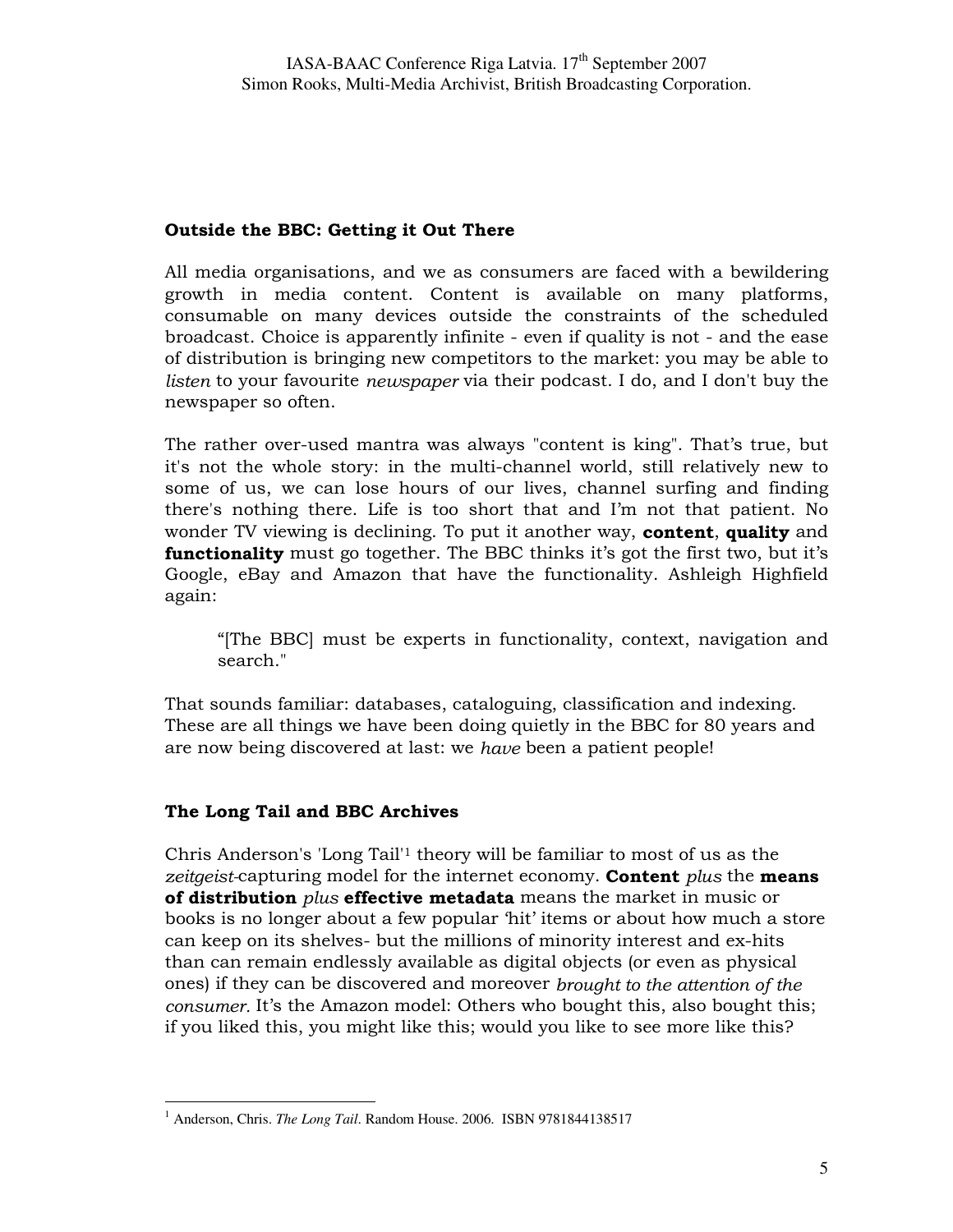Anderson's "Three Forces of the Long Tail" are an inspiring model for unlocking the archive.

### Make it

### Get it out there

### Help me find it

### Unlocking the Archive I: The Catalogue

We may have been cataloguing for many decades, but our catalogues were created for internal BBC use only, and initially for our own librarians. Web interfaces have made our central archive catalogue accessible throughout the BBC, but it took a new attitude to make the decision to make it public. There were reservations: was there any confidential personal information, had a republican cataloguer once written rude comments about the Queen? There was no way of knowing 100%, but it is a sign of a new attitude that it was decided to "publish and be damned", although quietly by a soft launch and spread by word of mouth. Were we even sure there was a public demand for 'just' the metadata? One of the first 'outsiders' to get his hands on the catalogue's raw data was the developer asked to produce a prototype public form. He was so excited he swiftly blogged about it:

Ever wondered what's in that archive? Who looks after it? It turns out there's a huge database that's been carefully tended by a gang of crack BBC librarians for decades. Nearly a million programmes are catalogued, with descriptions, contributor details and annotations drawn from a wonderfully detailed controlled vocabulary. <sup>2</sup>

You can find the prototype public version of the BBC's Radio and TV archive catalogue here http://open.bbc.co.uk/catalogue/infax/

It is a prototype. It's not pretty, has limited functionality and some data consistency issues in some areas of the collection, but the ethos is "get it out there" and get feedback. We have received thousands of feedback emails, including a number pointing out errors and offering corrections. We must find a way of exploiting, by which I mean harnessing, the interest and passion of our audiences.

-

 $2$  Matt Biddulph, www.hackdiary.com (with permission)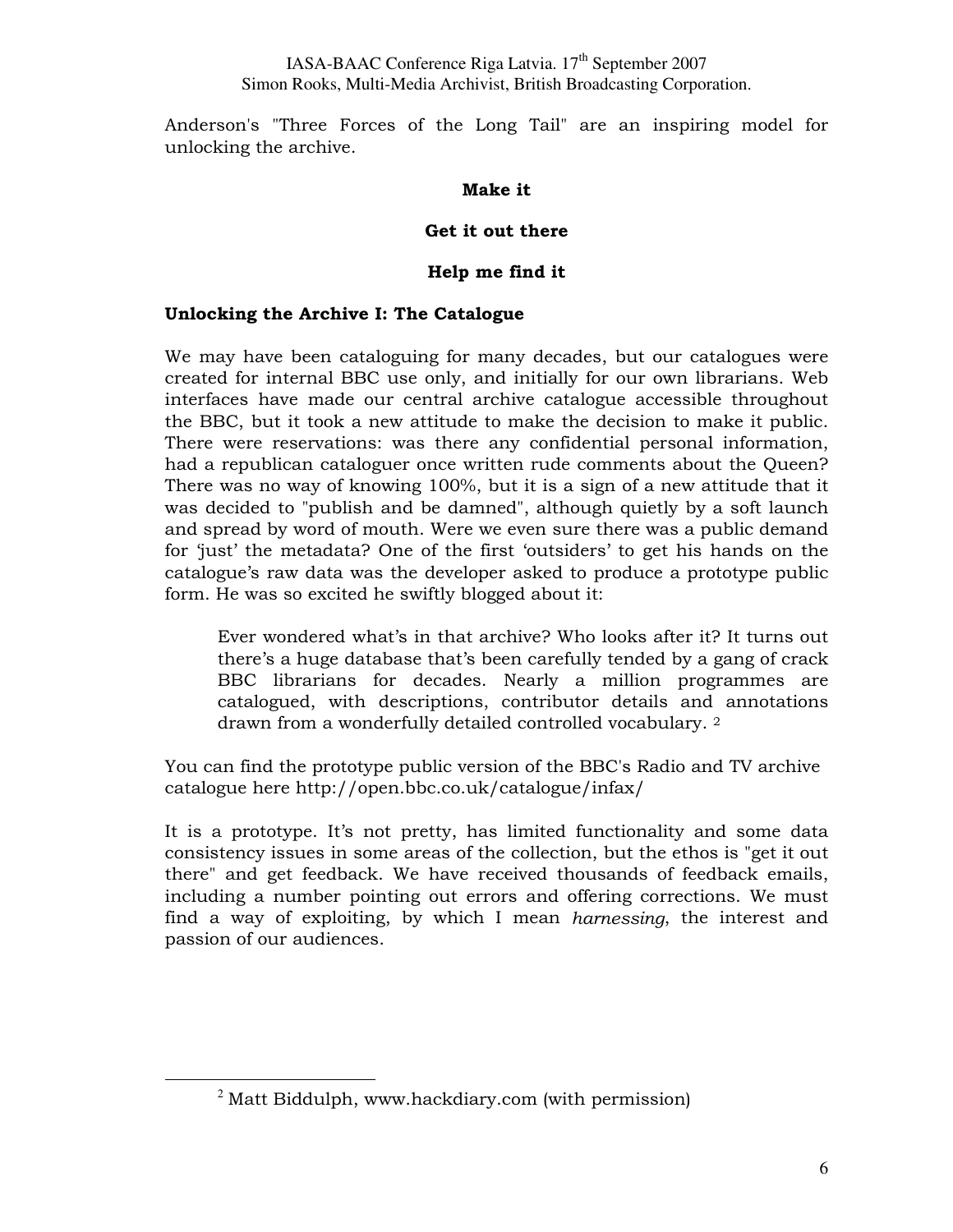# Unlocking the Archive II: The BBC Archive Trial

The next stage, currently undergoing a trial is to make large quantities of the Archive available via a web service: the vision is like the BBC's 7-day catchup services, but more like an 85 year catch-up. The trial is making 1000 hours of television and radio content available and enabling discovery. There's BBC context too: even videos of Archivists explaining some the collection histories.

Because of the regulations around launching new BBC services which take into account the value for (public) money and impact on the commercial market, the BBC must operate the trial in a controlled way and undergo a formal 'Public Value Test' at the end. A trial group of 20,000 were selected from many more volunteers the trial will run until December 2007. If it goes ahead as a full service, (and it is a considerable rights and funding  $'IF'$  to say the least) it will be a major new service from the BBC and a new existence for the BBC's archives, for too long far too inaccessible. Although the major part of the trial is restricted to the 20,000, a section is publicly available at www.bbc.co.uk/archive

# **Conclusion**

-

Radio is a very successful medium. It is doing well in the digital age so far: DAB in the UK has enabled more services, including two from the BBC based heavily on archive re-use3, and more are listening to streaming audio, and catch-up up services. They are listening through pcs, mp3 players, digital televisions and mobile phones. Radio is strong and the archives are playing their role. And its potential highly valued. I am optimistic for its archives.

So, before we forget the question, if you haven't already, is there a new species of sound archive? Not yet, but we are going there. Multi-media Archivists applying common approaches to the management of digital content is a response to a converging digital world. A broadcasting archive must above all respond to the needs of its parent organisation.

But I am not suggesting we abandon the idea or existence of the Sound Archive. It may not exist in a named building, department or job title, but as a discoverable resource for producers and public alike. It should be found by those actually looking for the Sound Archive, and those falling upon content through serendipity, accident, searching or suggestion. As we have tentatively tried in the Archive Trial, we should surround our content with

<sup>&</sup>lt;sup>3</sup> BBC7 90% of whose schedule comprises archive comedy, drama, readings and panel games; and BBC 6Music which has a remit to exploit the BBC's archive of pop and rock sessions, concerts and related music documentaries and interviews.